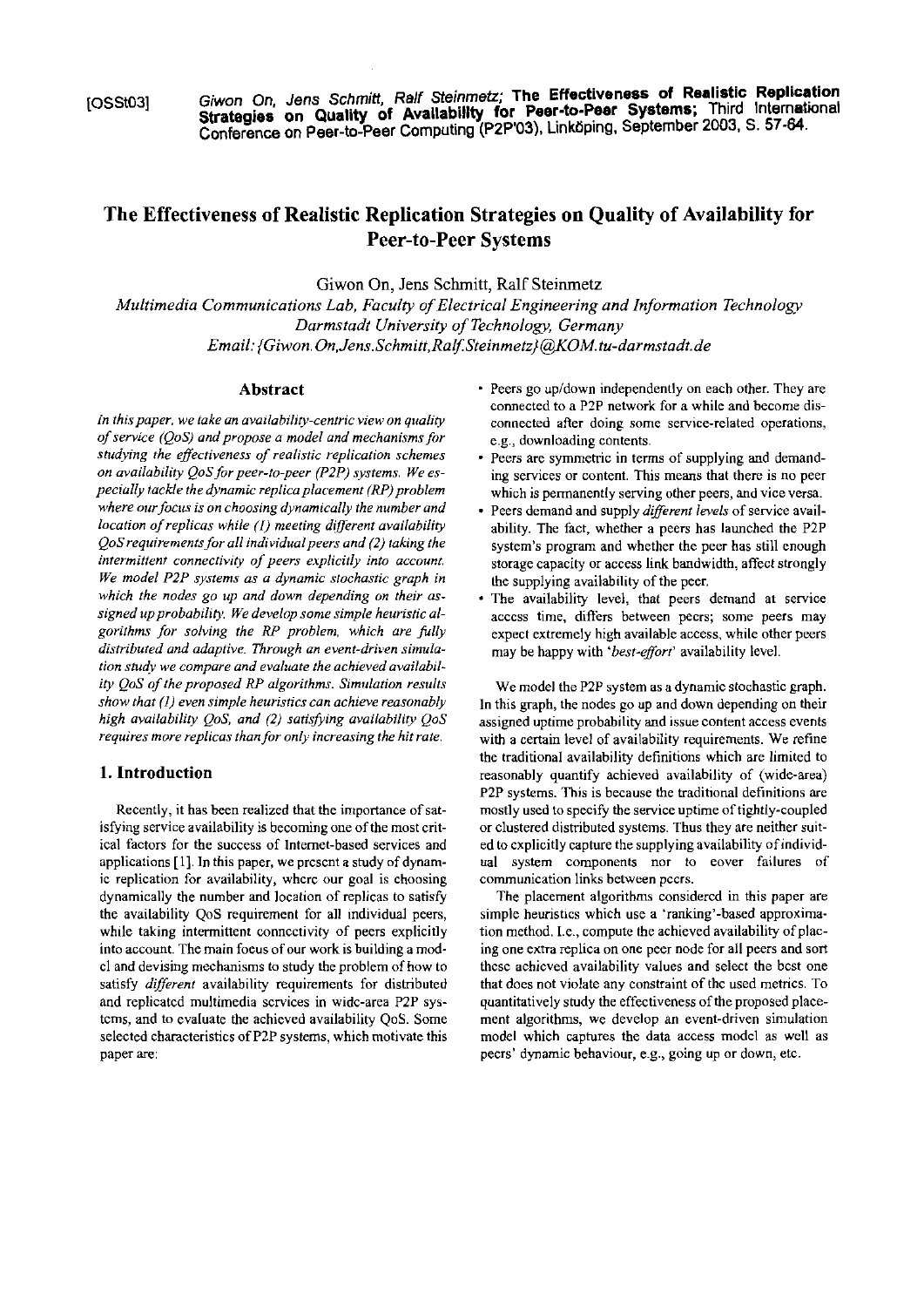Through the simulation study, we leam that even simple heuristics can achieve reasonably high availability QoS, and that satisfying availability QoS requires more replicas than only increasing hit rate. Additionally, the simulation results indicate that the location of replicas is a relevant factor for satisfying the availability QoS. While thc availability QoS improvement could be achicved by increasing replica numbers, replica location and their dependability affected the availability QoS more significantly. Our proposed replication and simulation model can be used for further study on the dual availability and perfomance QoS for dynamically changing, large-scale P2P systems, as well as on the replica placement for availability QoS guarantees.

The rest of this paper is organized as follows. In Section 2, we describe the proposed retinements of availability and the availability QoS metrics tobe used for specifying and evaluating the quality of replication. Section 3 presents the replica placement problem and details our target P2P system model, the replica placement model and algorithms that we use for our simulation study. In Section 4, we present our implementation methods including the simulation environment and results. Section 5 discusses related work and Section 6 concludes the paper.

### **2. Availability**

# **2.1. Traditional Definitions**

Availability is one of the most important issues in distributed systems. Traditional definitions of availability are typically based on (a) how reliable the underlying system is, (b)whether the system has any built-in features of failure detection and recovery, and (C) whether ihe system has any redundancy for its individual system components ([4]). In traditional distributed systems, service availability is usually defined as (a) the percentage of time during which the service is available (Equation 1).

*Availability* = 
$$
\frac{MTTF}{MTTF + MTTR}
$$
 with  
failure: no P2P service  
MTTF: mean time to failure  
MTTR: mean time to repair

However, these traditional availability definitions cannot explicitly capture the availability of individual system components or the reachability of any data required by the system, in particular when all these individual system components which affect the quality of supplying service availability have different failure levels. For example, an availability value of 99% does not indicate. whether it is due to the failures of any disks or system nodes. Furthermore, since these definitions are mostly used to specify the availability values for tightly-coupled or clustered distributed systems, especially when they are applied to widely distributed (P2P) systems, they do not Cover failures of communication links between peers. As a consequence, we need to refine the traditional availability definitions to capture the availability of all thc individual system componcnts. In Section 2.2 we propose three availability refinements, **finegrained, decoupled** and **drferenriared** availability.

### **2.2. Refining Availabiiity Definition**

While we kcep the traditional availability definitions as a basis for our availability study, we refine them to enable to specify all the individual availability requirement levels between different users, as well as to quantitatively evaluate the reached availability of widely distributed systems.

### Fine-Grained Availability

We refine the traditional availability definition as follows:

$$
Avail_{Service} = Avail_{Data} \times Avail_{System} \qquad \text{with} \quad (2)
$$

$$
Avail_{System} = Avail_{Node} \times Avail_{Link} \qquad \text{and} \quad (3)
$$

$$
Avail_{Node} = Avall_{dynamic} \times Avall_{intrinsics} \qquad (4)
$$

This fine-grained availability definition contains the following meanings:

- . a service is available when both its data and the system on which the service is mnning are available.
- a data is available when it is reachable at access time.
- a system is available, when both, nodes and communication links, are available.
- a link is available, when it does not fail and there is enough resources which can be alloeated for transmitting the requested data stream for the demanding application.
- . a node is available, when it is up, i.e., not disconnected from the network, and its intrinsies can be allocated for processing the setvice request. Memories, CPU cycle, and storage spaces are examples for such kind of intrinsics.

### Decoupled Availability: Demanding versus Supplying

We separate availability levels which the service (or the underlying system) supplies from the availability levels which users (or applications) request and perceive. Thus, when we have an availability level of five nines (99.99%) we can declare whether it is a requested availability value by the users or a supplied value by the service system. By having this refinement one can check whether the service system maximizes availability, as well as whether the service system satisfies the requested availability.

For specifying demanding availability, we re-use the availability definition where availability is defined **as** aratio of successful accesses to totally requested accesses. For example, a demanding service availability of 99.99% means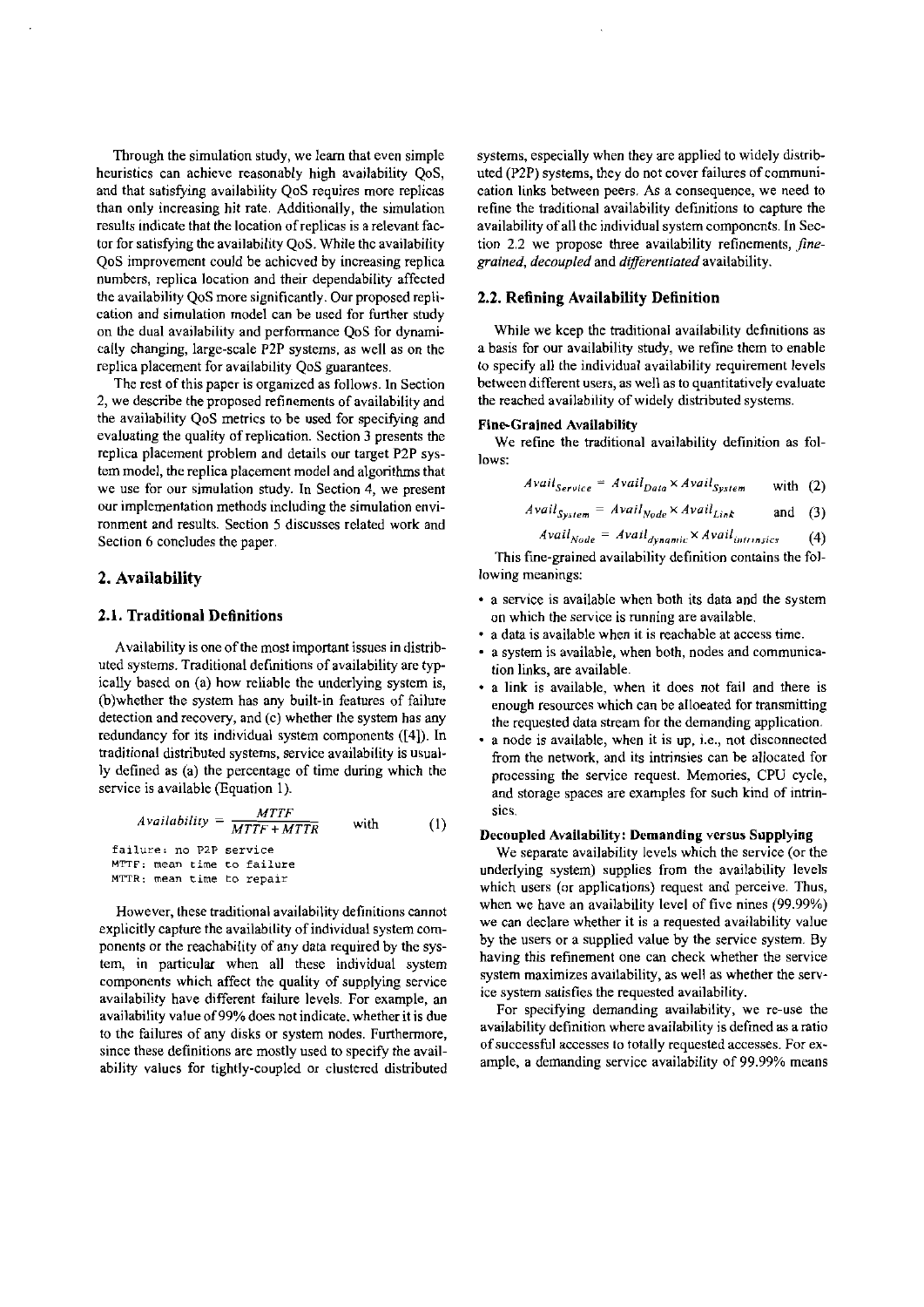that a user expect to have an availability level of at least, 99.99 percent of the whole successful service access requests. The demanding availability levels can be specified directly by users at service access time or by means of Service Level Agreements (SLAs) which may be a serviee contract between users and service providers. In comparison to the demanding availability, the supplying service availability can be calculated by using Equation (2)-(4).

#### Differentiated Availability

In P2P systems where several multiple applications are hosted, the availability levels required by different applications may usually vary I.e., not all applications require the highest availability level of 'five nines', but instead an appropriate level which satisfies the application specific requirements. A similar phenomenon can be observed within a single application in which individual users demand different level of availability quality due to any resource or cost limitations. Here, we surnrnarize some selected motivations for differentiating availability levels:

- Different users require different availability levels.
- Different services and contents have different importance priority levels.
- Availability levels are affected by different tirnes of day.

#### Availability Metrlcs

To compare and evaluate the achieved availability among the proposed replication strategies in this work, we use the quality of availability (QoA) concept  $[5]$  where the availability is defined as  $a$  new controllable, observable quality of service (QoS) Parameter. The exact form of QoA parameters can be specified both by applications and service providing Systems. The QoA evaluation conditions that **we** use for evaluating achieved QoA in the evaluation pan of this work are as follows:

| Parameter           | Notation              | Definition                                                                                                                  |
|---------------------|-----------------------|-----------------------------------------------------------------------------------------------------------------------------|
| satisfied<br>OoA(v) | $QoA_{\text{sat}}(v)$ | the ratio of supplied availability<br>to demand availability for node v.<br>$\forall v \in V_R$ with $V_R = V \backslash R$ |
| minSatQoA           | $QoA_{min}$           | min $\{Q \circ A_{sat}(v): \forall v \in V_R\}$                                                                             |
| avgSatQoA           | $QoA_{avg}$           | $1/n(\sum Q \circ A_{sat}(v))$ , $\forall v \in V_R$<br>and $n = ( V  -  R )$                                               |

Table 1: QoA Metrics

 $\cdot$  satisfied $QoA$  - this indicates for each demanding peer how much the availability requirement has been fulfilled by the selected placement  $R$ . For example, the required and supplied availability values **are** 95% and 94%, respectively. Then, the satisfied $Q$ oA is 0.99.

- $\cdot$  minSatOoA this is the minimum of the satisfiedQoA for all demanding nodes with the placement  $R$ .
- $avgSatQoA$  this is the average value of the satisfiedOoA.

Table 1 shows the notation and definitions of these availability metrics.

# **3. Dynamic Replica Placement in P2P Systems**

### **3.1. P2P** System **Model**

### Basic Assumptions

As the architecture for our target P2P system of this work, we basically assume a decentralized and unstructured architecture in which there is neither a centralized directory nor any precise control over the network topology or content placement. At this point we assume that the P2P System mns over an overlay network where each peer's physical connection link can be mapped to a logical link in the overlay network. Furthermore, each peer, like a single Autonomous System and BGP router of the Intemet, has the ability 10 manage multiple routing paths to any destination peer to access servicc concents, either the original or replicas. Thus, when the destination peer or any peer among the path crashes or the (sub)path goes down, it can see other operational paths and choose the best one to continue its service access.

### Modelling **P2P** Service Systems as Stochastic Graphs

P2P systems that consist of peer nodcs and interconnection links between them can be modelled **as** an undirecfed graph,  $G(V, E)$ , where V is the set of nodes and E the set of connection links. This graph is dynamic if the members and the cardinality of  $V$  and  $E$  change else it is *static*. The graph is said to be *stochastic* when each node and link are parameterized, statistically independently of each other, with known availability or failure probabilities. For all of our simulation running in this paper, we model the target P2P system as a dynamic and stochastic graph.

In this graph, we assign the availability values to every node of the graph, where the demanding and the supplying availability value are decouplcd for each node: the demanding availability value is assigned at the graph creation time, while the supplying availability valuc is calculated by Equation (4). Furthermore, the nodes change their state between up and down according to the given probability distribution function.

The scope of dynamics that we capture in this work are peers' siate (upldown) which causes the change of the number of total peers being up, their connectivity and their available storage capacity. Concerning a peer's state and the availability of contents located on the peer, we can assume that the contents on the nodes are unavailable, when the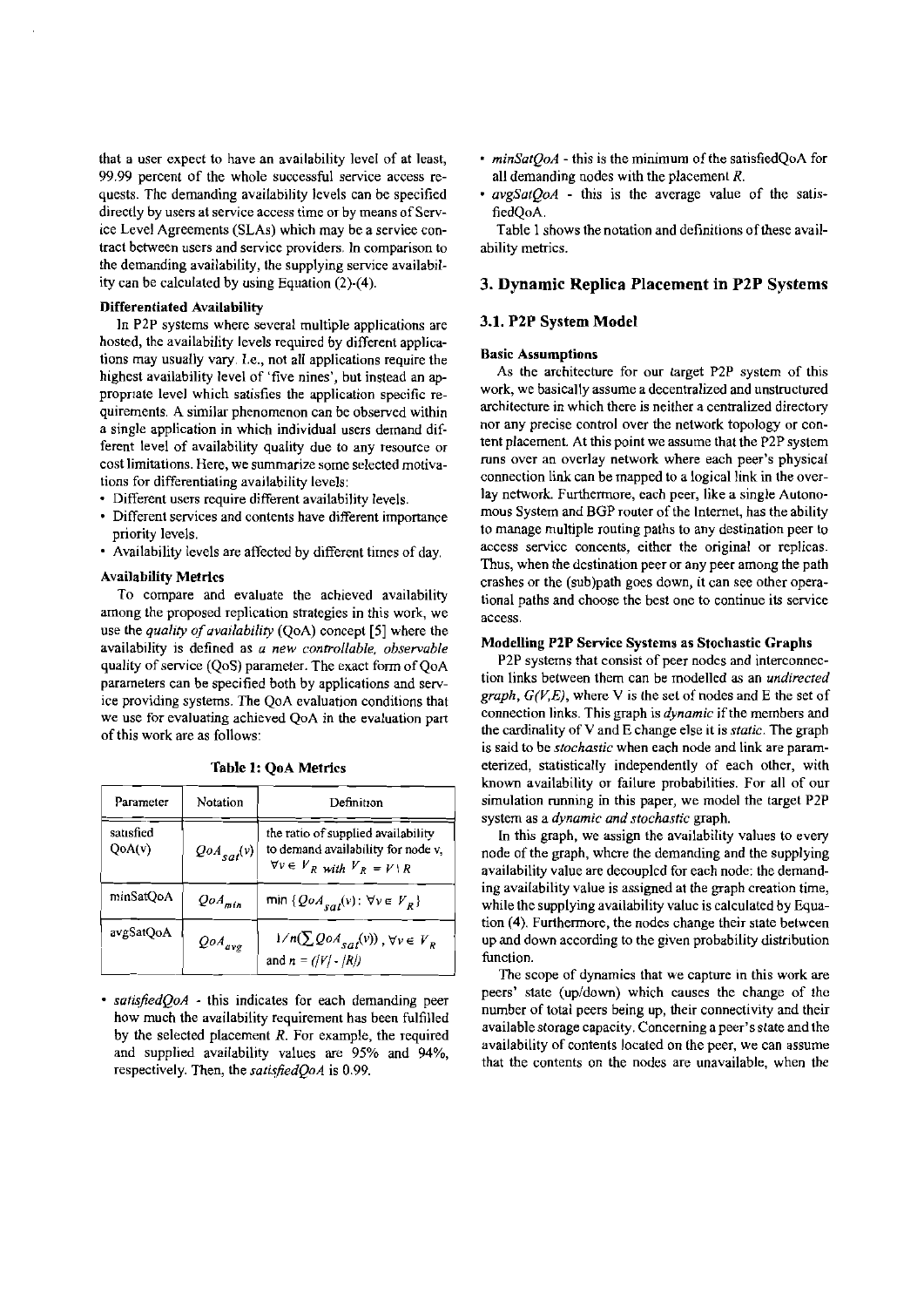peer goes down. In our P2P model, we treat the up/down probability of each peer **ar,** (a) given as a prior knowledge or (b) unknown.

# **3.2. Replication Model**

In this paper we assume a partial replication model in which the individual files are replicated from their original peer location to other peers, independently of each other. Important decisions for a replication system, which wc will intensively study in this work are:

- · what to replicate? replica selection. Selecting target replicas dcpends on the popularity and importance of contents, which can be gained by tracing users' access histories. To build a realistic acccss model, the Uniform and ZipFlike query distributions [8,14] **are** adopted for our simulation study. As content access type we assume a read-only access. This is generally the case in P2P filesharing systems such as Gnutella [2] and KaZaA **[3].** In this casc, we do not address the consistency issue.
- how many to replicate? replica number. In addition to the popularity and importance of contents, the storage capacity and access bandwidth of peers affect strongly the decision of the number of replicas. In this work, we also capture the number of replicas undcr replication, i.e., the number of peers that have a particular content. We use the term, replieation ratio to mean the percentage of nodes having the content. For example, replication ration 0.1 means that 10% of all peers have a replica of thc original content. To fix the number of replicas during the initial placement phase of our simulation runs, we will use the static replica distributions, Uniform and Proportional, as given in **[SI.**
- where to place the replicas? replica locaiion. As **[SI**  shows, the location of replicas is a more relevant factor than the number of replicas for achieving high QoA. Furthermore, to find a 'good' placement we should take not only contents' popularity or peers' storage/link capacity into account, but also ihe availability of individual peers, e.g., the number of live (i.e., up) peers which may have the original eontent or its replicas to be accessed. Our replica placement model consists of two phases, proactive and on-demand placement. The proactive placement is done at service initialization time before any content access query is issued, while the on-demand placement occurs during service run time. We model the proactive placement to be performed with/without a prior knowledge about the content popularity and the network topology In case of the on-demand placement, new replicas are created, if the set of currently reachable replicas (including the original content, if available) does not satisfy the demanding availabiIity value of the querying peer. Additionally, some existing replicas may be

replaced by the new replicas, if there is a storage capacity problem at peers on which the created replicas should be placed.

### **3.3. Problem Formulation**

We formulate the replica placement problem as optimization problem as follows. Consider a P2P system which aims to increase its service availability by pushing its content or replicating the content to oiher peers. The problem is to dynamically decide where content is to be placed so that somc objective function is optimized under the dynamics of content access Pattern and peers' availability and resource constraints.

The objective function can either minimize the total number of replicas on the whole peer systems or satisfy all individual peers' QoA requirement levels. For examplc, we have a stochastic graph  $G$  (V, E) as input and eventually a positive integer number  $k$  as a maximum number of replicas for each content. The objective of this problem is to place the k replicas on the nodes of V, i.e., find R with  $|R| = k$  such that a given optimization condition  $O(|R|, R, R)$ QoA-condition) is satisfied for given availability requirements of service demanding nodes. How well the optimization condition is satisfied depends on the size of  $|R|$  and the topological placement  $R$ . Because the main goal associated with placing replicas on a given network in our work is satisfying QoA which can be required in different levels, we take the availability and failure parameters as our key optimization condition, i.e.,  $O(|R|, R, satisfiedQoA)$  or  $O(|R|, R, R)$ avgSatQoA).

#### **3.4. Replica Placement Algorithms**

The RP problem can be classified as NP-hard discrete location problem [9]. In literature, many similar location problems are introduced and algorithms are proposed to solve the problems in this category. The heuristics such as Greedy, TransitNode, Vertex substitution, etc. are applied to many location problems and have shown their efficiency [10,11]. In this work, we take some basic heuristic algonthms. Yet, different variants of these heuristics and improvement techniques can be used wilh light modifications to enhance the efficiency and performance of our basic heuristics:

- . Random **(RQ.** By using a random generator, we pick a node v with uniform probability, but without considering the node's supplying availability value and up probability, and put it into the replica set. If the node already exists in the replica set, we pick a new node, until the given number reaches  $k$ .
- $\cdot$  HighlyUpFirst (UP). The basic principle of the UP heuristic is that nodes with the highest uptime probability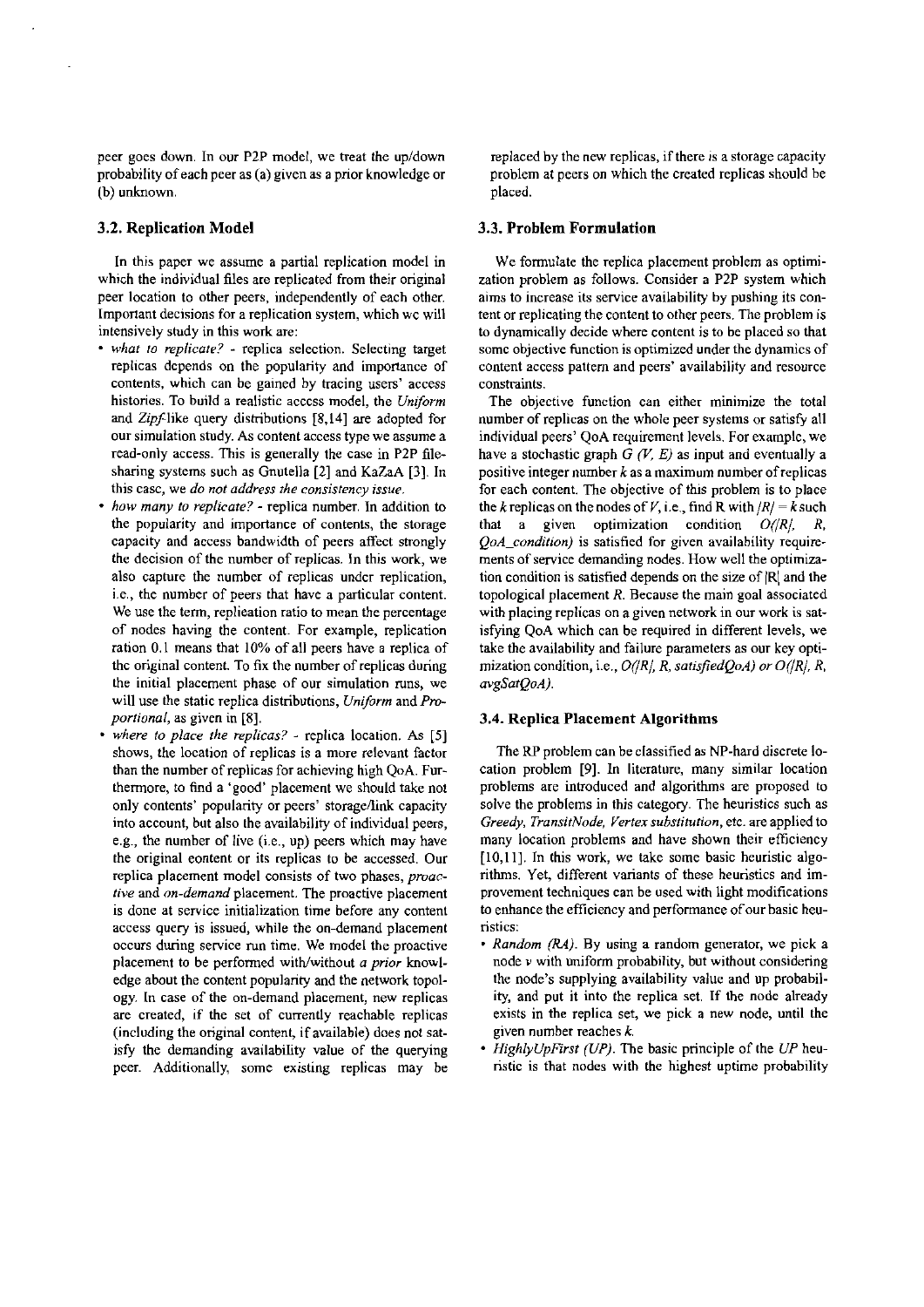can potentially be reached by more nodes. So we place replicas on nodes of V in decreasing order of uptime probability

- *HighlyAvailableFirst (HA).* For each node **V,** we calculate its actual supplying availability value by taking all the availability values of its data, intrinsics and of all its adjacent edges into account. The nodes are then sorted in decreasing order of their actual availability values, and we finally put the best  $k$  nodes into the replica set. The use of the **UP** and HA heuristics assumes that we have a prior knowledge about the network topology.
- *Combined (HA+UP).* This method is a combination of the *HA* and *UP* algorithms. For this algorithm, we first calculate the average values of uptime probability and supplying availability for all peers. We then select those nodes as replica nodes for which both values **are** greater than the average values: we first check the uptime probability value and then the availability probability value.
- Local. To create or replace a new replica during service mntime (i.e., simulation runtime), the peer places a new replica on its local storage. The replica replacement policy bases either on *least recently used* (LRU) or on *most frequently used (MFU)* concept.

# 4. Simulation

### 4.1. Simulation Methodology

We built an experimental environment to perform an event-driven simulation siudy for the replica placement problem addressed in Section 111. For our availahility evaluation, we conducted simulations on random network topologies. By using the LEDA library [12] several random topologies in different sizes can be generated at run time. Table **2** summarizes the simulation parameter settings and the random number functions used for our simulation. The simulation program is written in  $C/C++$  and runs on Linux (Suse 8.0) and Sun Solaris 2.6 macbines.

|  | Table 2: Simulation parameters and their value ranges |  |
|--|-------------------------------------------------------|--|
|  |                                                       |  |

| Parameter                              | Values                 |
|----------------------------------------|------------------------|
| test graphs                            | G1(100,300), G2(1K,5K) |
| peer up probability                    | $0.0 - 0.9$ (avg: 0.3) |
| peer's storage capacity                | 100, 500, 1000 MB      |
| content (data file) size               | 3, 5, 10, 100 MB       |
| content popularity                     | $.01-.99$              |
| range of demand availability<br>values | $.50 - 0.99$           |

| Table 2: Simulation parameters and their value ranges |  |  |
|-------------------------------------------------------|--|--|
|-------------------------------------------------------|--|--|

| Parameter                               | Values                        |  |
|-----------------------------------------|-------------------------------|--|
| range of supplying data<br>availability | $.51 - 0.99$                  |  |
| number of peers                         | 100, 1000                     |  |
| number of origin contents               | 1000                          |  |
| number of query events                  | 1000                          |  |
| query distribution                      | Uniform, Zipf                 |  |
| number of simulation time<br>slots      | 100                           |  |
| proactive placement heuristies          | Random, UP, HA, HA+UP         |  |
| on-demand placement<br>heuristics       | Loeal-LRU. UP, HA,<br>$HA+UP$ |  |

### 4.2. Simulation Results and Evaluation

We evaluated the satisfied QoA of the used schemes using topologies of different sizes as well **as** Parameter values shown in Table 2. We ran each simulation on each topology using different value ranges for parameters of nodes. The demanding and initial data availability values of the nodes, as well as the up probability values of the nodes are assigned randomly, from a uniform distribution. To evaluate the QoA offered by our replication schemes, we used the QoA metrics defined in Table I of Section **2.** 

# Elfects 01 **JRI** on Satisfied QoA

The first experiment examines how the number of replicas affects the satisfied QoA. For this purpose we fixed the peers' average up probability as 0.3. The simulation starts by placing  $k$  distinct contents randomly into the graph without considering peers' up probability. Then the query event generator starts to generate events according to the *Uniform* process with average generating rate at 10 queries per simulation time slot. For each query event, a peer is randomly chosen to issue the query. As search method, we use a multi-path search algorithm which finds all redundant paths from the querying peer to all peers that have the target content (either the original or a replica).

Figure 1 shows the results from this experiment with the test graph G2. We plot the simulation time slot on the X-axis and the average satisfied QoA *(avgSarQoA)*  on the y-axis. We distributed the 1,000 query events randomly on the 100 simulation time slots. As Figure 1 shows, hy increasing the replication ratio, the average satisfied QoA values are converging towards 1. This means, on the other side, the numher of peers which contain the requested content (or its replica) on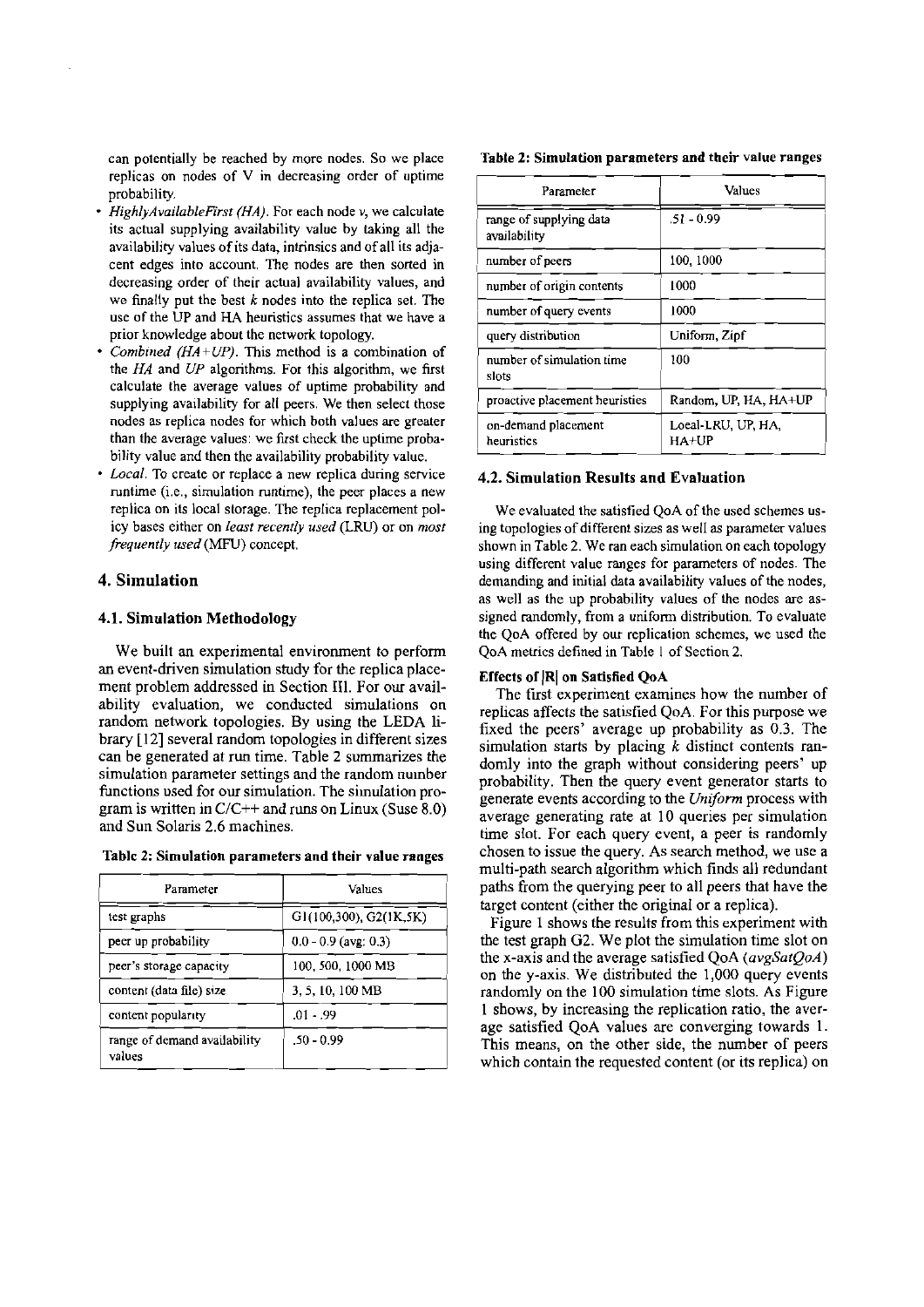

Figure I: Effects of replication ratio on satisfied QoA where proactive placement: *Random*, #peers=1000, peers' up probability=0.3, and on-demand placement: *Local-LRU* X-axis means simulation time slot.

their own local storage is proportional to the replication ratio.

## **Effects 01 Initial Rcplica Selection on Satisfied QoA**

In the second experiment we compared the two replica sclection schemes - *Uniform* and *Proportional* which de cide, for a given fixed number of  $k$ , the target replicas among original contents at the service initialization phase. In this experiment we placed the  $k$  replicas on randomly chosen peers which do not contain the original content of the corresponding replica. Furthermore, the peer contains only one replica for each original eontent. As Figure 2





Figure 2: Effects of initial replica selection schemes on satisfied QoA: proactive placement: *Random,*  #peers=1000, peers' up probability=O.3, and query model: Zipf.

### **Effects of Placement Schemes on Satisfied QoA**

In the third experiment we took different on-demand schemes that create new replicas during the simulation mn when the supplied QoA with existing replicas from the up peers at the given time slot does not satisfy the demanding QoA. In addition to the *Local* scheme, we tested the three heuristics *UP,* HA, and *UP+HA* with the assumption that we have knowledge about the peers' state. As Figure 3 shows, even though the heuristic algorithms are very simple, they achieved considerably higher satisfied QoA than the *Local* scheme. For example, the QoA improvement of the replication ratio range  $10-50$  is about 30-70%. Figure 3 (b) shows that this improvement pattem is ohservable independent of the graph sizc: Peer100 and Pcer1K in Figure (b) are equal to the nodes size 100 (graph GI) and 1000 (graph G2), respectively.

### **Satisfied QoA versus Hit Probahility**

Maximizing hit probability is one frequently used goal for content replication [13]. In Figure 4 we show a comparison betwecn the two replication goals, i.e., satisfying re-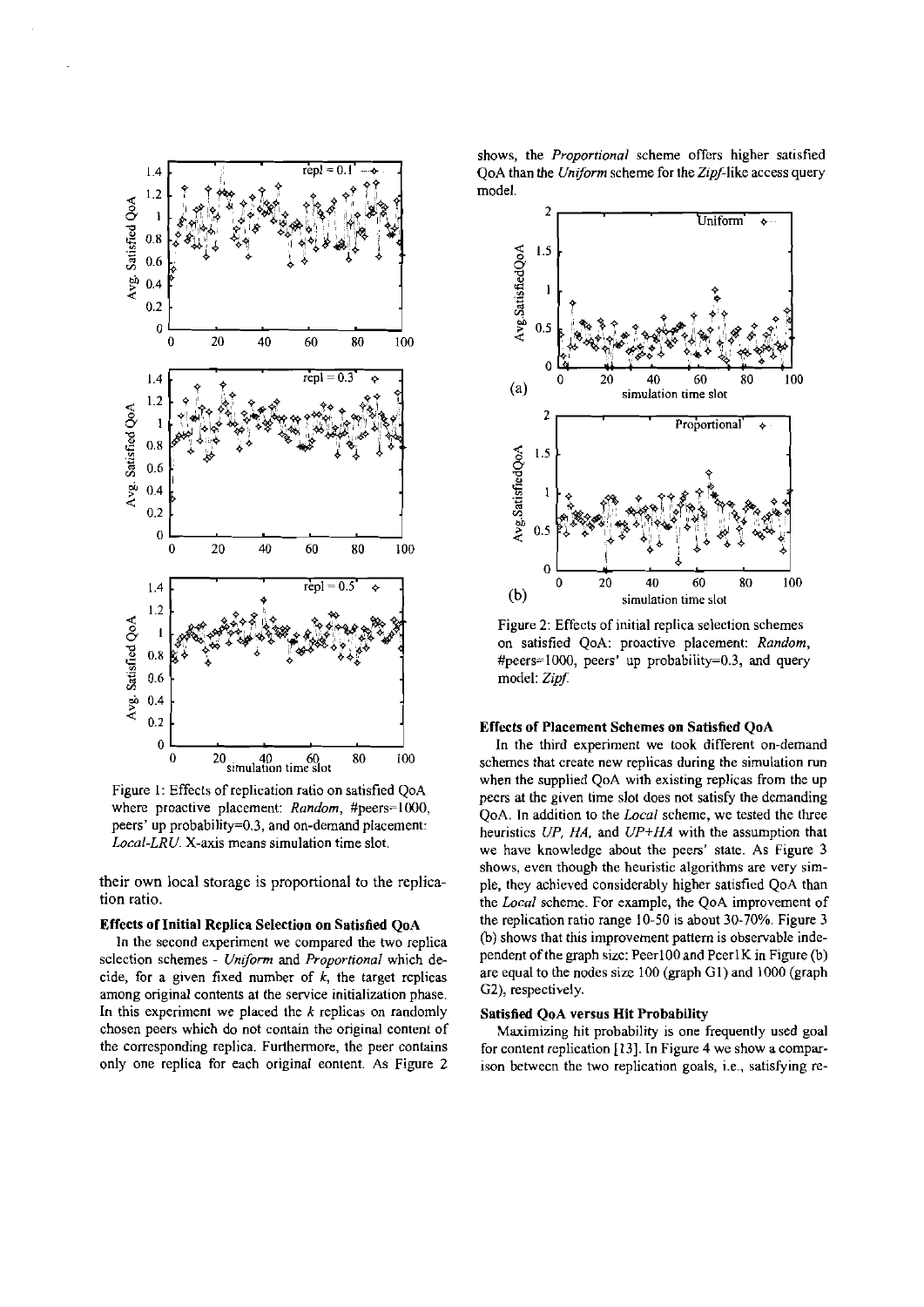

Figure 3: Effect of placement strategies on satisfied QoA where proactive placement: Random and peers' up probability=0.3. (a) average satisfied QoA from all four heuristics used.  $\# \text{peers} = 1000$ , (b) a comparison of the average satisfied QoA between Local-LRU and UP heuristic with different graph sizes. Thc number of peen of Peer100 and Peer1K is100 and 1000, respectively. Xaxis means replication ratio, 0- 100%.

quired QoA and maximizing hit probability. In this comparison the hit probability is increased when the querying peer finds the target content, while for satisfying QoA the peer should additionally check the supplied QoA by calculating all the reachable paths to the peers containing the target content (or replica). We tun the simulation on the test graphs G1 and G2 The average up probability of peers is fixed again as  $0.3$  and we used Random and  $UP$  placement schemes for proactive and on-demand phase, respectively.

As Figure 4 shows satisfying required QoA incurs higher cost, i.e., more number of replicas than just maximizing hit probability. For example, at replica rate=0.2, the gap between sqoa (satisfied QoA) and Found (hit probability reached) is about 20% of achieved rate. And, to achieve the same rate of SO%, for satisfying QoA, we need a 30% higher replication ratio.



Figure 4: Comparison of replieation eost for different replieation goals: satisfying QoA vs. maximizing hit probability. PI00 and PIK mean 100 and 1000 nodes, rcspectively. X-axis means replication ratio. Y-axis means the comulative distnbution function of the achievcd QoA (sqoa) and hit rate (Found).

The following observations could be identificd from our experimental results: (1) the location of replicas is a relevant factor for satisfying the QoA. While the QoA improvement could be achieved by increasing replica numbers, replica location and their dependability affected the QoA more significantly; (2) Even a simple heuristic-based dynamic replica (re-)placement could increase the satisfied QoA.

# **5. Related Work**

Replication related works that have recently been published are [8,13,14] where the goals are somewhat different; maximizing hit probability of access requests for the contents in P2P community, minimizing content searching (look-up) timc, minimizing the number of hops visited to find the requcsted content, minimizing replication cost, distributing peer (server) load, ete.

Kangasharju et al. [13] studied the problem of optimally replicating objects in P2P communities. The goal of their work is to replicate content in order to maximize hit probability. They especially tackled the replica replacement problem where they proposed LRU (least recently used) and MFU (most frequently used) based local placement schemes to dynamically replieate new contents in a P2P community. As we have shown in Figure 4, maximizing hit probability does not satisfy the required QoA and, furthermore the two different goals lead to different results.

Lv et al. 181 and Cohen and Shenker[l4] have recently addressed replication strategies in unstructured P2P networks. The goal of their work is to replicate in order to reduce random search times.